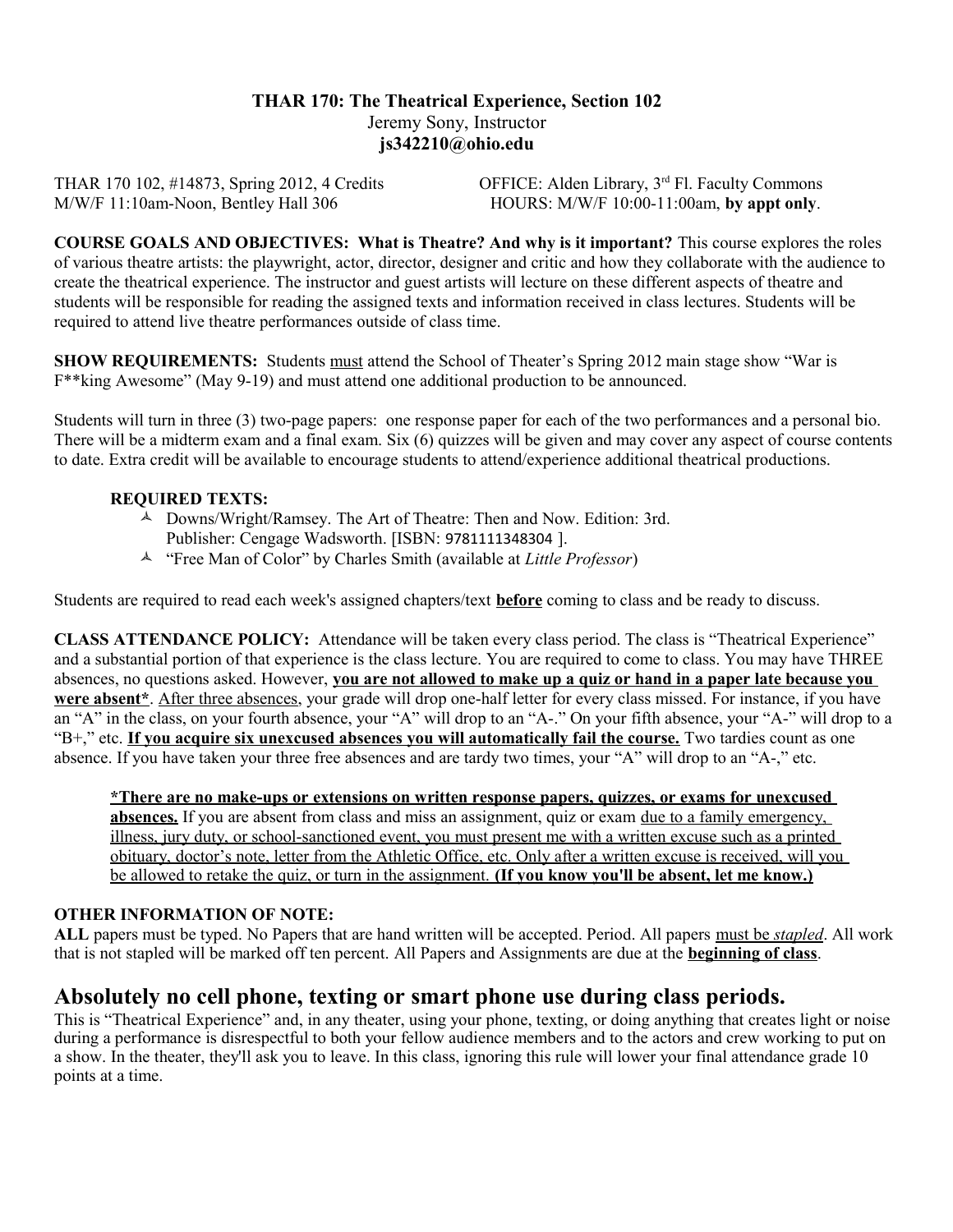|            | <b>GRADE SCALE</b> (percentages):            |
|------------|----------------------------------------------|
| 150        | A $93-100/A - 90-92$                         |
| 100        | $B+87-89/B83-86/B-80-82$                     |
| 50         | $C+ 77-79$ / C 73-76 / C- 70-72              |
| 100        | D+ $67-69$ / D $63-66$ / D- $60-62$ / F 0-59 |
| <u>100</u> |                                              |
| 500        | Example: $465/500 = 0.93$ or $93\% = A$      |
|            |                                              |

**PRELIMINARY CLASS SCHEDULE:** This schedule may change (much like a rehearsal process, we'll be flexible to make sure we've got the material down). This is to give you an idea of the order in which we will address the material, and how long we may spend on each area. You'll notice, it's not all-inclusive. Future quiz dates and information about the second response paper will be shared in class.

**Week 1 – Mar. 26, 28, and 30: Introductions & Chapter 1: Art | Entertainment: Why do we draw the line?**  Wednesday, Mar. 28: Quiz #1 (Take Home) due.

**Week 2 – Apr. 2, 4, and 6: Chapters 2-3: Stage vs. Screen: Why Tony and Oscar Don't See Eye to Eye; Theatre and Cultural Diversity: Does Theatre Tell Us Who We Are?** Friday, Apr. 6: Bio due.

**Week 3 – Apr. 9, 11, and 13: Chapter 4-5: Experience and Analyzing: How Do We Watch a Play?; The Theatre Ensemble: What Kind of Day Has it Been?**

**Week 4 – Apr. 16, 18, and 20: Chapter 6: The Playwright and the Script: What is a Primary Artist and How is a Play Born?**

**Week 5 – Apr. 23, 25, and 27: "Free Man of Color" & MIDTERM: Education vs. Training: Let's Talk about John Newton Templeton** Monday, Apr. 23: Must have read "Free Man of Color" and be ready to discuss. FRIDAY, Apr. 27th: MIDTERM EXAM (will include "Free Man of Color")

**Week 6 – Apr. 30, May 2 and 4: Chapter 7: The Art of Acting: Not Just Playing Pretend** 

**Week 7 – May 7, 9, and 11: Chapter 8 & 9: The Art of Directing: Who's Driving the Ship? The Art of Design: How do you tell a Proscenium Arch from a Thrust? (By the size of its lip.)** May 9-12: "War is F<sup>\*\*</sup>king Awesome" @ Elizabeth Baker Theater, Kantner Hall, Wed-Sat. nights at 8pm / Free.

**Week 8 – May 14, 16, and 18: Chapter 9 & 10: The Art of Design, Part Deux: Lighting the Costumes so We Can Hear them Better Creating Creativity: What is Talent and Can it be Taught?** May 16-19: "War is F\*\*king Awesome" @ Elizabeth Baker Theater, Kantner Hall, Wed-Sat. nights at 8pm / Free.

**Week 9 – May 21, 23, and 25: Chapters 11-13: Theatre History. And Now for Something Completely Different: Ritual, Romans, Religion, & Renaissance. The Short Version.** Monday, May 21: "War is F\*\*king Awesome" Response Paper due in class.

Week 10 – May 30 and June 1: To Be Determined / Review & Wrap (Remember, no class on Monday May 28 for Memorial Day)

**WEDNESDAY, JUNE 6: 10:10am – 12:10pm FINAL EXAM**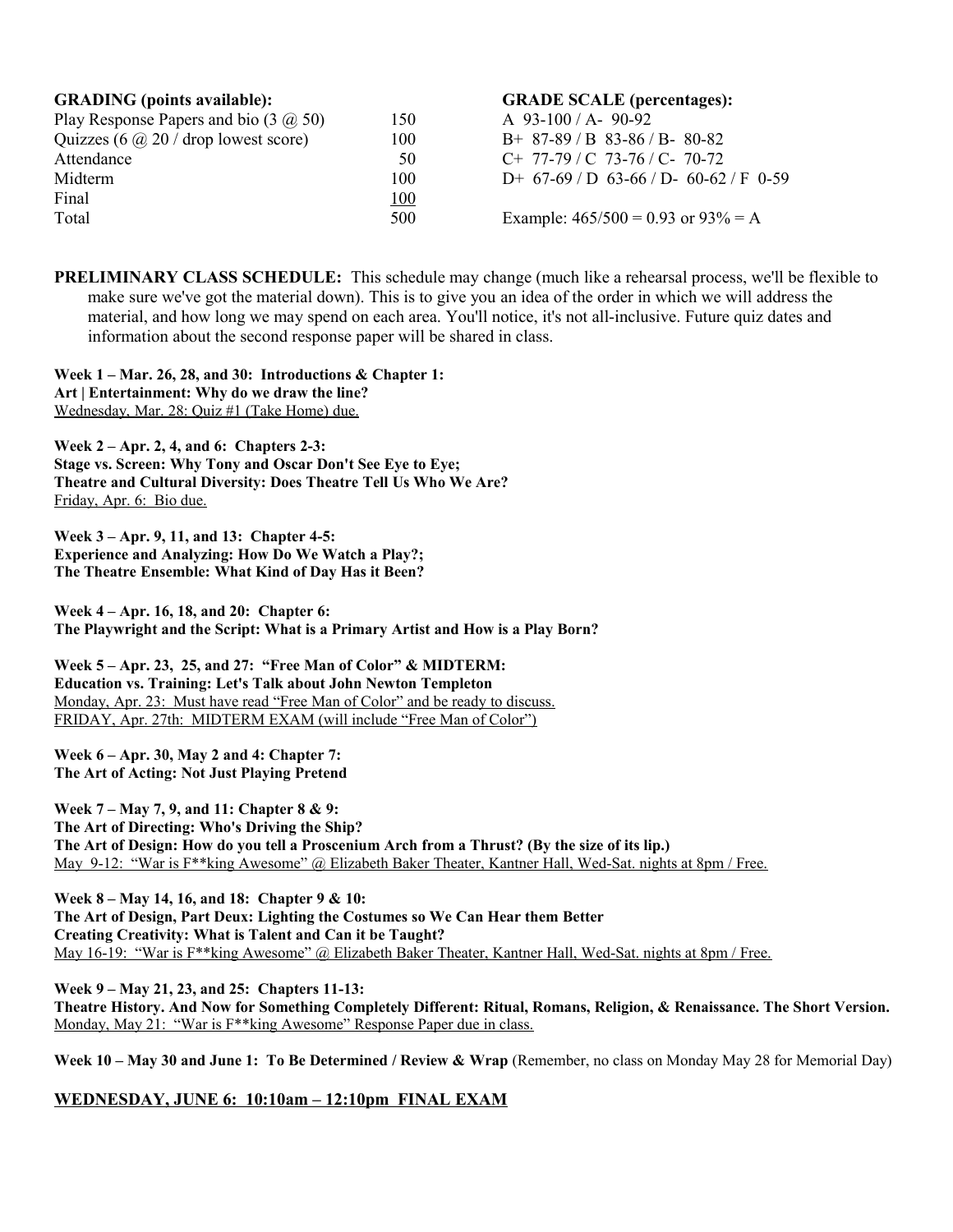**ACADEMIC HONESTY:** Cheating on examinations, submitting work of other students as your own, or plagiarism in any form will result in penalties ranging from an F on the assignment to expulsion from the university, depending on the seriousness of the offense. According to OU's Student Handbook, academic dishonesty is described as cheating or plagiarism. Cheating is defined as any attempt by a student to answer questions on a quiz, test or assignments through means other than his/her own knowledge. Plagiarism is defined as the presentation of someone else's knowledge or writing as one's own.

In this class there will be no discrimination based on race, ethnic origin, religion, national origin, gender, age, sexual orientation, veteran status or physical handicap.

## **CONTACT INFORMATION: Mr. Sony**, **js342210@ohio.edu**

## **GUIDELINES FOR PERFORMANCE ANALYSIS PAPERS:**

The German romantic playwright, philosopher, and critic **Johann Wolfgang von Goethe** (1749-1832) offered a simple formula for play analysis that has been used for hundreds of years. These questions will help you determine the direction of your analysis.

#### *What is the artist trying to do?*

If you understand the intention of the artist, you will understand the reasons for his or her choices. Put aside your opinion of the play and identify the artist's purpose. What is the artist trying to say? What is the artist's goal? Can you explain why the artist chose to bring this particular work into being?

#### *How well has the artist done it?*

By answering this question, you judge the degree of success the artist has achieved in achieving the goal you identified in answer to the first question. How do the artist's techniques, methods, and talents help to achieve the goal? How effective is the production in fulfilling the artist's intention?

#### *Is it worth doing?*

The final question is whether the finished work of art was worth the artist's and the audience's time and effort. Does the play have new, interesting ideas? Will it help us understand the world, or understand human nature in a new way? If it didn't communicate to you, did it communicate to anyone else?

### *Things to remember* **:**

*Do* be on time. Once the show begins, they may close the house and you will miss the play even if you have a ticket. *Do* stay until the end. The company putting on the show went to a lot of effort; staying through curtain call is good form. *Do* use both Conceptual Ideas and Tactile Elements from the play to convey your experience of the play. Make sure they are tied together (unlike the fires and ice cream sales... that will be explained in class.)

*Do* reference the specific artists (Playwright, Director, Actors, Designers) by name. **HINT:** Keep a playbill for reference. *Do* spell and fact check your paper.

Do *NOT* take notes during the performance. Just watch it and jot down your thoughts at intermission or after the show. Do *NOT* use your laptop, phone, iPad, camera, etc., during the performance. It's rude and they'll tell me about it. Do *NOT* record the play — it's illegal and disruptive.

### **Ways to Approach Your Response Papers**

4 paragraphs, 500-800 words total. The questions below are guidelines; not every play fits this breakdown. Think about the play you saw and how you respond to it. This is not a "book report" --- don't tell me what happened; respond to what the artists did using language and terms you've learned in class (in regards to playwriting, acting, directing, and design).

### Paragraph One. The playwright

1. What is the playwright trying to say?

What MDQ are you asking yourself? "Once upon a time... And then one day..."

What was the climax of the play? The denouement? What did these look like? What does the juxtaposition of these images tell you about the author's intent?

What is your take away message? What lead you to this conclusion?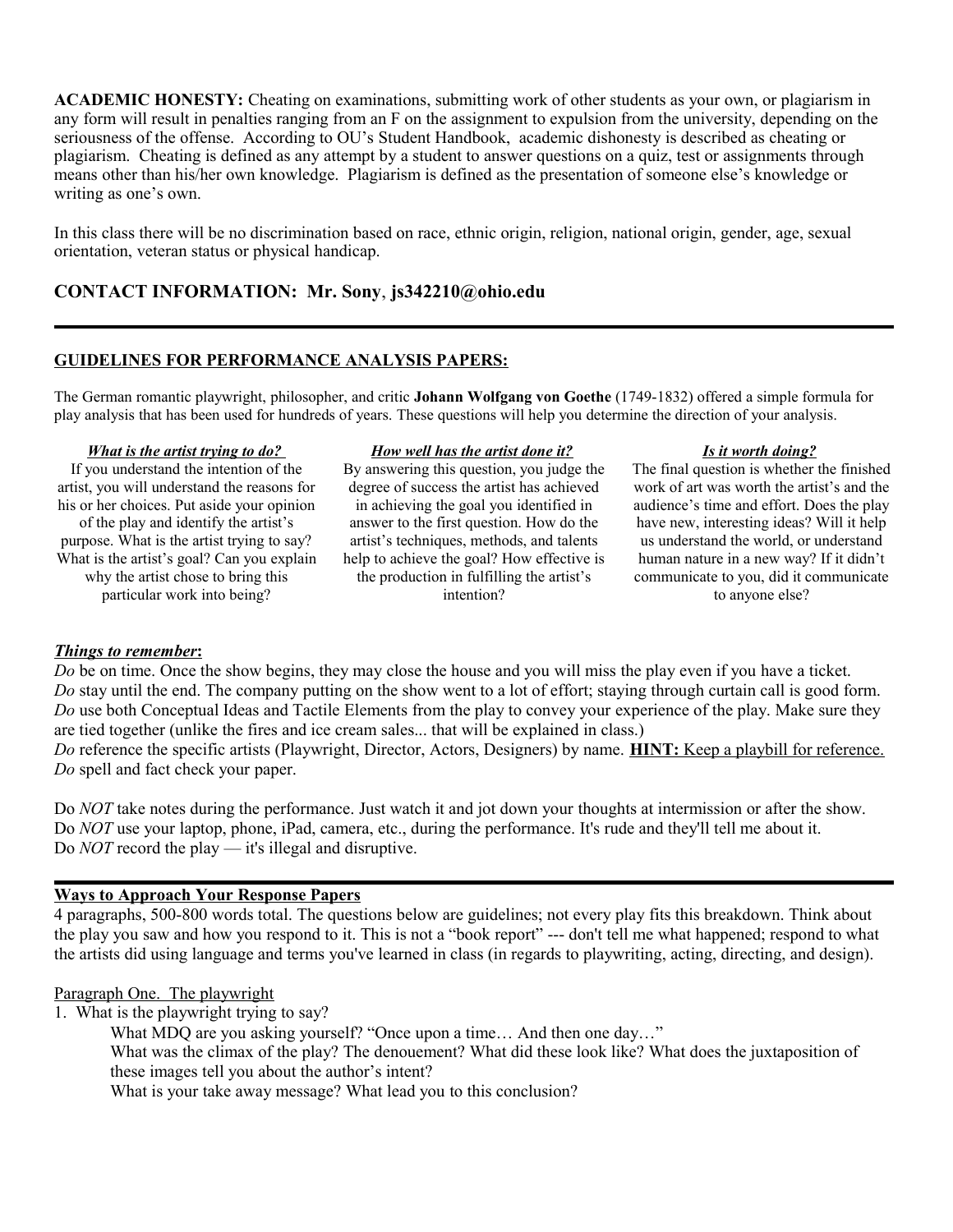## Paragraph One. The Playwright (Cont'd)

#### 2. How well is the playwright doing it?

Give specific examples of moments in the play. What moments/events/images added to your impression of the play at the end? Which detracted?

## 3. Was it worth doing?

Give specific examples of moments in the play.

## Paragraph Two. The actors

1. What are the actors trying to do?

What choices are being made by the artists to portray the characters of the script? What actors (for better or worse) stood out to you? Why?

2. How well are they doing it?

Give specific examples of moments in the play. How appropriate are these choices? Do they build or detract from the work laid out by the playwright?

3. Was it worth doing?

Give specific examples of moments in the play. Did the choices made by the actor feed into the overall work of the playwright? If not, did it save or destroy the playwright's intent? What would've made for a better approach?

## Paragraph Three. The director

1. What is the director trying to do?

Give Tactile examples of choices that aren't based in the text/dialogue. Some thoughts to consider:

What's the tone/mood? How did the director set that?

What does the director want you to think about and feel?

How are transitions handled?

How is the spacing/focus/stage pictures working? Do they add to the playwright's intent or detract?

Is the director approaching the play as a Creative or Interpretive Director? What choices does the director make to give you this impression. Were these wise choices?

2. How well is the director doing it?

Give specific examples of moments in the play. Did the choices made by the director add to the work of the playwright or detract for you (think of the playwright's intent in paragraph one, did the director achieve this)?

## 3. Was it worth doing?

Give specific examples of moments in the play. Was this project worth undertaking? Was the investment of the directors time put to good use?

## Paragraph Four. The design

1. What are the designers trying to do? What are the intentions of the:

Set Designer, Prop Designer, Costume Designer

Light Designer, & Sound Designer

What choices do they make? Are the costumes Period? Is the light motivated or unmotivated? Can you think of the primary concerns of the Sound Designer?

What's the most influential design element and why?

What's the tone/mood created by the design elements? Or what do the designers want you to think about and feel? 2. How well are they doing it?

Give specific examples of moments in the play. Consider the designers choices. How do they add or detract from the work of the Playwright, Director, and Actors? What constraints are they working on (e.g.: what theatrical space is the theatre?)

3. Was it worth doing?

Give specific examples of moments in the play. Do these choices add to the overall work of the Playwright, Director, and Actors? Which choices add? Which choices detract?